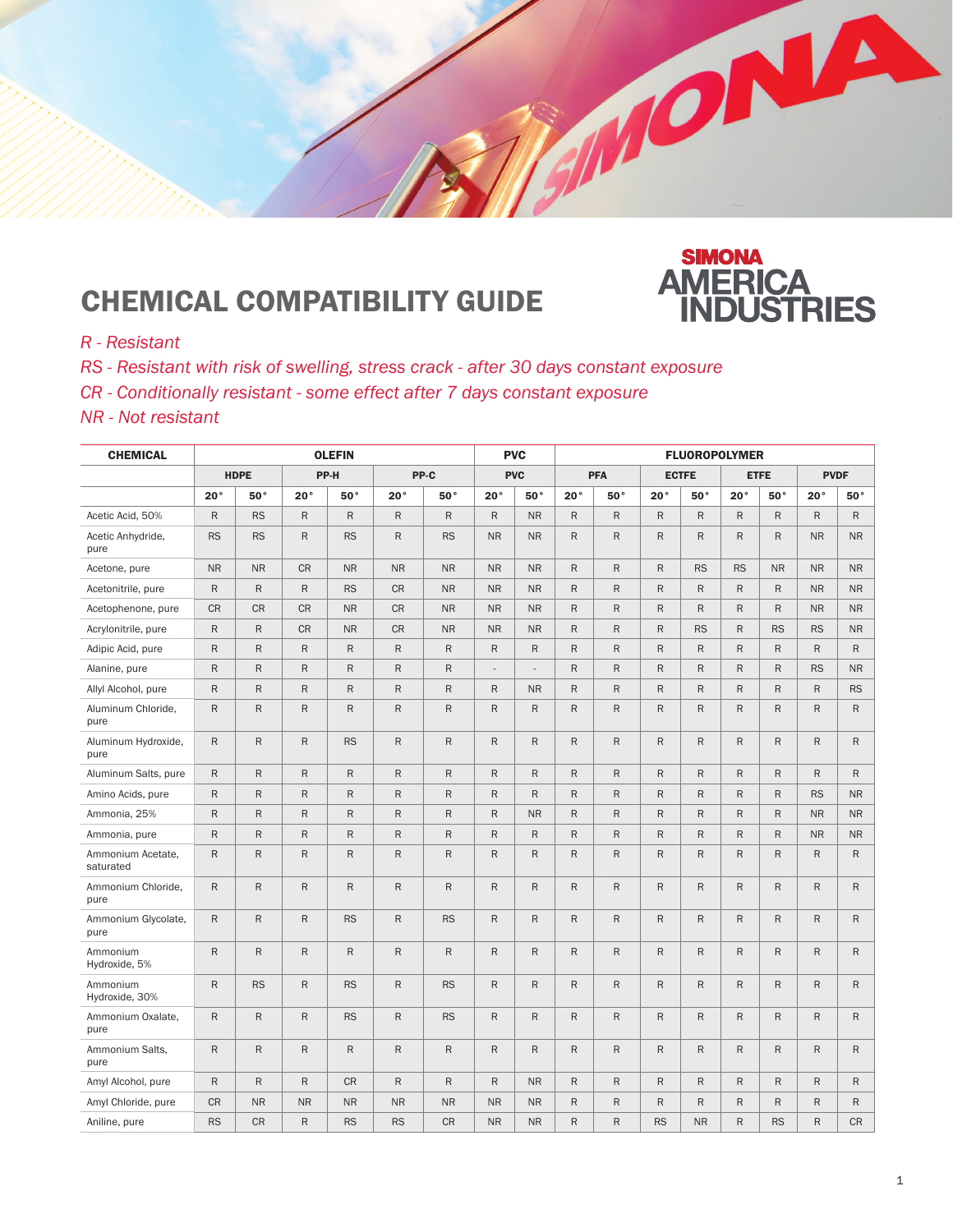| <b>CHEMICAL</b>                             | <b>OLEFIN</b> |              |              |              |              |              |              | <b>PVC</b>   | <b>FLUOROPOLYMER</b> |              |              |              |              |              |                          |                          |  |
|---------------------------------------------|---------------|--------------|--------------|--------------|--------------|--------------|--------------|--------------|----------------------|--------------|--------------|--------------|--------------|--------------|--------------------------|--------------------------|--|
|                                             |               | <b>HDPE</b>  |              | PP-H         |              | PP-C         | <b>PVC</b>   |              |                      | <b>PFA</b>   |              | <b>ECTFE</b> |              | <b>ETFE</b>  | <b>PVDF</b>              |                          |  |
|                                             | $20^{\circ}$  | $50^{\circ}$ | $20^{\circ}$ | 50°          | 20°          | 50°          | $20^{\circ}$ | $50^{\circ}$ | $20^{\circ}$         | $50^{\circ}$ | $20^{\circ}$ | 50°          | $20^{\circ}$ | 50°          | $20^{\circ}$             | $50^{\circ}$             |  |
| Aqua Regia, pure                            | <b>NR</b>     | <b>NR</b>    | <b>NR</b>    | <b>NR</b>    | <b>NR</b>    | <b>NR</b>    | <b>NR</b>    | <b>NR</b>    | $\mathsf R$          | R            | $\mathsf R$  | <b>RS</b>    | R            | <b>RS</b>    | <b>RS</b>                | <b>NR</b>                |  |
| Arsenic Acid, pure                          | R             | R            | R            | $\mathsf{R}$ | R            | <b>RS</b>    | <b>RS</b>    | <b>RS</b>    | R                    | R            | R            | R            | R            | R            | $\mathsf{R}$             | R                        |  |
| Benzaldehyde, pure                          | <b>RS</b>     | <b>NR</b>    | R            | <b>RS</b>    | R            | <b>RS</b>    | <b>NR</b>    | <b>NR</b>    | $\mathsf R$          | $\mathsf R$  | R            | <b>CR</b>    | R            | <b>CR</b>    | <b>CR</b>                | <b>NR</b>                |  |
| Benzenamine, pure                           | <b>RS</b>     | <b>CR</b>    | $\mathsf{R}$ | <b>RS</b>    | <b>RS</b>    | CR           | <b>NR</b>    | <b>NR</b>    | R                    | R            | <b>RS</b>    | <b>NR</b>    | R            | <b>RS</b>    | R                        | <b>CR</b>                |  |
| Benzene, pure                               | <b>NR</b>     | <b>NR</b>    | <b>NR</b>    | <b>NR</b>    | <b>NR</b>    | <b>NR</b>    | <b>NR</b>    | <b>NR</b>    | $\mathsf{R}$         | $\mathsf{R}$ | $\mathsf{R}$ | <b>RS</b>    | R            | <b>RS</b>    | R                        | R                        |  |
| Benzoic Acid,<br>saturated                  | $\mathsf{R}$  | $\mathsf{R}$ | R            | <b>RS</b>    | R            | <b>RS</b>    | R            | <b>RS</b>    | $\mathsf R$          | $\mathsf{R}$ | $\mathsf R$  | $\mathsf{R}$ | R            | R            | R                        | R                        |  |
| Benzol, pure                                | <b>NR</b>     | <b>NR</b>    | <b>NR</b>    | <b>NR</b>    | <b>NR</b>    | <b>NR</b>    | <b>NR</b>    | <b>NR</b>    | $\mathsf{R}$         | $\mathsf{R}$ | $\mathsf R$  | <b>RS</b>    | R            | <b>RS</b>    | R                        | R                        |  |
| Benzyl Acetate, pure                        | R             | $\mathsf{R}$ | R            | <b>RS</b>    | R            | <b>RS</b>    | <b>NR</b>    | <b>NR</b>    | R                    | $\mathsf{R}$ | R            | <b>RS</b>    | R            | <b>RS</b>    | $\overline{a}$           | $\overline{\phantom{a}}$ |  |
| Benzyl Alcohol, pure                        | <b>CR</b>     | <b>NR</b>    | <b>RS</b>    | <b>RS</b>    | <b>NR</b>    | <b>NR</b>    | <b>RS</b>    | <b>CR</b>    | $\mathsf{R}$         | $\mathsf{R}$ | $\mathsf R$  | $\mathsf{R}$ | R            | $\mathsf{R}$ | R                        | $\mathsf{R}$             |  |
| Boric Acid, pure                            | $\mathsf R$   | $\mathsf{R}$ | $\mathsf{R}$ | $\mathsf{R}$ | $\mathsf{R}$ | $\mathsf{R}$ | R            | $\mathsf{R}$ | $\mathsf{R}$         | $\mathsf{R}$ | R            | R            | R            | R            | R                        | $\mathsf{R}$             |  |
| Bromine, pure                               | <b>CR</b>     | <b>NR</b>    | <b>NR</b>    | <b>NR</b>    | <b>NR</b>    | <b>NR</b>    | <b>NR</b>    | <b>NR</b>    | $\mathsf R$          | ${\sf R}$    | R            | <b>RS</b>    | R            | <b>RS</b>    | R                        | $\mathsf{R}$             |  |
| Bromobenzene, pure                          | <b>NR</b>     | <b>NR</b>    | <b>NR</b>    | <b>NR</b>    | <b>NR</b>    | <b>NR</b>    | <b>NR</b>    | <b>NR</b>    | $\mathsf R$          | $\mathsf{R}$ | <b>RS</b>    | <b>NR</b>    | R            | <b>CR</b>    | R                        | R                        |  |
| Bromoform, pure                             | <b>NR</b>     | <b>NR</b>    | <b>NR</b>    | <b>NR</b>    | <b>NR</b>    | <b>NR</b>    | <b>NR</b>    | <b>NR</b>    | R                    | $\mathsf{R}$ | <b>RS</b>    | <b>CR</b>    | R            | <b>CR</b>    | R                        | R                        |  |
| Butadiene, pure                             | <b>CR</b>     | <b>NR</b>    | <b>NR</b>    | <b>NR</b>    | <b>NR</b>    | <b>NR</b>    | <b>CR</b>    | <b>NR</b>    | $\mathsf R$          | $\mathsf{R}$ | R            | $\mathsf{R}$ | R            | $\mathsf R$  | R                        | R                        |  |
| Butyl Acetate, pure                         | <b>RS</b>     | CR           | <b>CR</b>    | <b>NR</b>    | <b>RS</b>    | <b>CR</b>    | R            | <b>NR</b>    | R                    | R            | R            | <b>RS</b>    | R            | <b>RS</b>    | <b>CR</b>                | NR                       |  |
| Butyl Chloride, pure                        | <b>NR</b>     | <b>NR</b>    | <b>NR</b>    | <b>NR</b>    | <b>NR</b>    | <b>NR</b>    | <b>CR</b>    | <b>NR</b>    | $\mathsf{R}$         | $\mathsf{R}$ | R            | $\mathsf{R}$ | R            | $\mathsf R$  | R                        | R                        |  |
| Butyric Acid, pure                          | CR            | <b>NR</b>    | <b>NR</b>    | <b>NR</b>    | <b>NR</b>    | <b>NR</b>    | R            | <b>NR</b>    | $\mathsf{R}$         | $\mathsf{R}$ | R            | $\mathsf{R}$ | R            | $\mathsf R$  | R                        | R                        |  |
| Calcium Chloride,<br>pure                   | R             | $\mathsf{R}$ | R            | $\mathsf{R}$ | R            | $\mathsf R$  | R            | $\mathsf{R}$ | $\mathsf R$          | $\mathsf{R}$ | R            | R            | R            | $\mathsf{R}$ | R                        | R                        |  |
| Calcium Hydroxide,<br>concentrated          | $\mathsf{R}$  | $\mathsf{R}$ | R            | $\mathsf{R}$ | R            | $\mathsf{R}$ | R            | $\mathsf{R}$ | $\mathsf{R}$         | $\mathsf{R}$ | R            | $\mathsf{R}$ | R            | $\mathsf{R}$ | R                        | R                        |  |
| Calcium Hypochlorite,<br>saturated          | $\mathsf R$   | $\mathsf{R}$ | R            | $\mathsf{R}$ | R            | ${\sf R}$    | R            | $\mathsf R$  | $\mathsf{R}$         | ${\sf R}$    | R            | R            | R            | R            | R                        | R                        |  |
| Carbazole, pure                             | $\mathsf{R}$  | $\mathsf{R}$ | R            | ${\sf R}$    | R            | $\mathsf R$  | <b>NR</b>    | <b>NR</b>    | $\mathsf R$          | $\mathsf{R}$ | R            | $\mathsf{R}$ | R            | R            | $\overline{\phantom{a}}$ | $\overline{\phantom{a}}$ |  |
| Carbon Disulfide,<br>pure                   | <b>NR</b>     | <b>NR</b>    | <b>NR</b>    | <b>NR</b>    | <b>NR</b>    | <b>NR</b>    | <b>NR</b>    | <b>NR</b>    | $\mathsf{R}$         | R            | R            | <b>CR</b>    | R            | <b>RS</b>    | <b>RS</b>                | <b>NR</b>                |  |
| Carbon Tetrachloride,<br>pure               | <b>RS</b>     | <b>CR</b>    | <b>RS</b>    | <b>CR</b>    | <b>NR</b>    | <b>NR</b>    | R            | <b>NR</b>    | R                    | $\mathsf{R}$ | R            | $\mathsf{R}$ | R            | $\mathsf R$  | R                        | R                        |  |
| Caustic Potash, 30%                         | $\mathsf{R}$  | $\mathsf{R}$ | $\mathsf{R}$ | $\mathsf{R}$ | R            | $\mathsf{R}$ | R            | $\mathsf{R}$ | R                    | R            | R            | R            | R            | $\mathsf{R}$ | $\mathsf{R}$             | <b>RS</b>                |  |
| Caustic Potash, 50%                         | $\mathsf R$   | ${\sf R}$    | R            | $\mathsf{R}$ | R            | $\mathsf{R}$ | R            | <b>RS</b>    | R                    | R            | R            | R            | R            | R            | <b>NR</b>                | <b>NR</b>                |  |
| Caustic Potash,<br>concentrated             | $\mathsf{R}$  | $\mathsf R$  | R            | $\mathsf{R}$ | R            | $\mathsf{R}$ | R            | <b>RS</b>    | $\mathsf R$          | R            | R            | R            | R            | R            | R                        | <b>RS</b>                |  |
| Caustic Soda, 1%                            | <b>CR</b>     | <b>CR</b>    | R            | $\mathsf{R}$ | R            | $\mathsf R$  | R            | $\mathsf{R}$ | R                    | R            | R            | R            | R            | R            | R                        | R                        |  |
| Caustic Soda, 50%                           | <b>RS</b>     | <b>CR</b>    | R            | R            | R            | R            | R            | <b>RS</b>    | R                    | R            | R            | R            | R            | R            | <b>NR</b>                | NR                       |  |
| Caustic Soda,<br>concentrated               | <b>RS</b>     | <b>CR</b>    | $\mathsf{R}$ | $\mathsf{R}$ | R            | $\mathsf{R}$ | R            | <b>RS</b>    | R                    | R            | R            | R            | R            | $\mathsf{R}$ | <b>NR</b>                | <b>NR</b>                |  |
| Cedarwood Oil, pure                         | CR            | <b>NR</b>    | <b>NR</b>    | <b>NR</b>    | <b>NR</b>    | <b>NR</b>    | <b>CR</b>    | <b>NR</b>    | R                    | R            | $\mathsf{R}$ | <b>RS</b>    | R            | <b>RS</b>    | $\mathsf{R}$             | R                        |  |
| Cellosolve Acetate,<br>pure                 | R             | $\mathsf{R}$ | CR           | <b>NR</b>    | R            | <b>RS</b>    | <b>NR</b>    | <b>NR</b>    | R                    | R            | R            | R            | R            | <b>RS</b>    | R                        | <b>RS</b>                |  |
| Chlorine, water<br>solution                 | <b>RS</b>     | <b>RS</b>    | <b>CR</b>    | <b>NR</b>    | <b>CR</b>    | <b>NR</b>    | R            | $\mathsf R$  | R                    | R            | R            | R            | R            | ${\sf R}$    | $\mathsf{R}$             | R                        |  |
| Chlorine, wet gas                           | <b>RS</b>     | <b>CR</b>    | <b>CR</b>    | <b>NR</b>    | CR           | <b>NR</b>    | <b>CR</b>    | <b>NR</b>    | R                    | R            | R            | R            | R            | R            | R                        | R                        |  |
| Chlorine, wet gas,<br>10%                   | <b>RS</b>     | <b>CR</b>    | <b>CR</b>    | <b>NR</b>    | CR           | <b>NR</b>    | <b>NR</b>    | <b>NR</b>    | R                    | R            | R            | R            | R            | R            | R                        | R                        |  |
| Chlorine, dry gas,<br>10%                   | $\mathsf R$   | <b>CR</b>    | <b>CR</b>    | <b>NR</b>    | <b>RS</b>    | <b>NR</b>    | <b>NR</b>    | <b>NR</b>    | R                    | R            | R            | R            | R            | R            | <b>NR</b>                | NR                       |  |
| Chloroacetic Acid,<br>pure                  | $\mathsf{R}$  | $\mathsf{R}$ | $\mathsf{R}$ | <b>RS</b>    | R            | <b>RS</b>    | R            | $\mathsf{R}$ | R                    | R            | R            | R            | R            | $\mathsf{R}$ | <b>NR</b>                | <b>NR</b>                |  |
| Chlorobenzene, pure                         | <b>NR</b>     | <b>NR</b>    | <b>NR</b>    | <b>NR</b>    | <b>NR</b>    | <b>NR</b>    | <b>NR</b>    | <b>NR</b>    | R                    | R            | <b>RS</b>    | CR           | R            | $\mathsf{R}$ | $\mathsf{R}$             | R                        |  |
| Chloroform, pure                            | <b>CR</b>     | <b>NR</b>    | <b>NR</b>    | <b>NR</b>    | <b>NR</b>    | <b>NR</b>    | <b>NR</b>    | <b>NR</b>    | R                    | R            | <b>RS</b>    | CR           | R            | <b>RS</b>    | R                        | <b>RS</b>                |  |
| Chromic Acid, 10%                           | $\mathsf{R}$  | $\mathsf{R}$ | $\mathsf{R}$ | $\mathsf{R}$ | R            | $\mathsf R$  | R            | <b>NR</b>    | R                    | R            | R            | R            | R            | ${\sf R}$    | R                        | R                        |  |
| Chromic Acid, 20%                           | $\mathsf R$   | R            | <b>RS</b>    | <b>RS</b>    | <b>RS</b>    | CR           | <b>NR</b>    | <b>NR</b>    | R                    | R            | R            | R            | R            | R            | R                        | R                        |  |
| Chromic Acid, 50%                           | $\mathsf R$   | ${\sf R}$    | <b>RS</b>    | <b>CR</b>    | <b>RS</b>    | <b>CR</b>    | <b>NR</b>    | <b>NR</b>    | $\mathsf{R}$         | R            | R            | R            | R            | R            | R                        | <b>RS</b>                |  |
| Chromic Acid: Sulfuric<br>Acid Mixture, 96% | <b>NR</b>     | <b>NR</b>    | <b>NR</b>    | <b>NR</b>    | <b>NR</b>    | <b>NR</b>    | <b>NR</b>    | <b>NR</b>    | R                    | R            | R            | <b>RS</b>    | R            | <b>RS</b>    | R                        | <b>RS</b>                |  |
| Cinnamon Oil, pure                          | <b>NR</b>     | <b>NR</b>    | <b>NR</b>    | <b>NR</b>    | <b>NR</b>    | <b>NR</b>    | <b>NR</b>    | <b>NR</b>    | R                    | R            | R            | <b>RS</b>    | R            | <b>RS</b>    | $\overline{\phantom{a}}$ | $\sim$                   |  |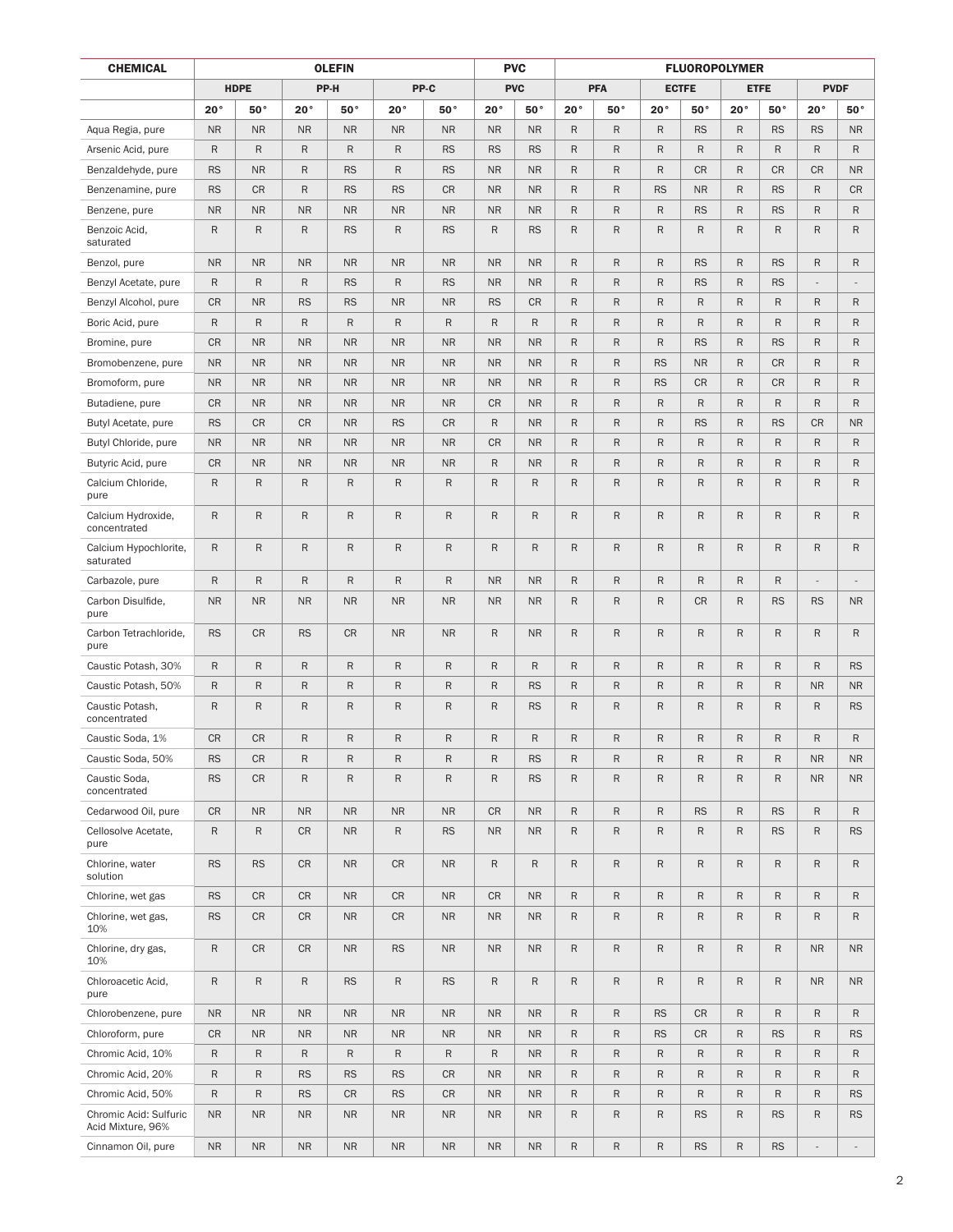| <b>CHEMICAL</b>                           | <b>OLEFIN</b> |              |              |              |              |              |              | <b>PVC</b>   |              | <b>FLUOROPOLYMER</b> |              |              |              |             |               |                          |  |
|-------------------------------------------|---------------|--------------|--------------|--------------|--------------|--------------|--------------|--------------|--------------|----------------------|--------------|--------------|--------------|-------------|---------------|--------------------------|--|
|                                           |               | <b>HDPE</b>  |              | PP-H         |              | PP-C         |              | <b>PVC</b>   |              | <b>PFA</b>           |              | <b>ECTFE</b> |              | <b>ETFE</b> |               | <b>PVDF</b>              |  |
|                                           | $20^{\circ}$  | 50°          | 20°          | 50°          | $20^{\circ}$ | $50^{\circ}$ | 20°          | $50^{\circ}$ | $20^{\circ}$ | $50^{\circ}$         | $20^{\circ}$ | 50°          | $20^{\circ}$ | 50°         | $20^{\circ}$  | $50^{\circ}$             |  |
| Citric Acid, 10%                          | $\mathsf{R}$  | $\mathsf R$  | $\mathsf{R}$ | $\mathsf{R}$ | $\mathsf{R}$ | $\mathsf{R}$ | $\mathsf{R}$ | $\mathsf R$  | R            | R                    | $\mathsf{R}$ | $\mathsf{R}$ | R            | R           | $\mathsf{R}$  | $\mathsf{R}$             |  |
| Copper Sulfate, pure                      | R             | R            | $\mathsf{R}$ | $\mathsf{R}$ | R            | $\mathsf R$  | R            | R            | R            | R                    | $\mathsf{R}$ | R            | R            | R           | R             | R                        |  |
| Cresol, pure                              | <b>CR</b>     | <b>NR</b>    | <b>RS</b>    | <b>CR</b>    | <b>RS</b>    | <b>CR</b>    | <b>NR</b>    | <b>NR</b>    | R            | ${\sf R}$            | $\mathsf{R}$ | <b>RS</b>    | R            | R           | R             | <b>RS</b>                |  |
| Cyclohexane, pure                         | <b>CR</b>     | <b>NR</b>    | <b>RS</b>    | <b>NR</b>    | <b>CR</b>    | <b>NR</b>    | <b>NR</b>    | <b>NR</b>    | R            | ${\sf R}$            | $\mathsf{R}$ | <b>RS</b>    | R            | R           | R             | R                        |  |
| Cyclohexanone, pure                       | <b>CR</b>     | <b>NR</b>    | <b>CR</b>    | <b>NR</b>    | <b>CR</b>    | <b>NR</b>    | <b>NR</b>    | <b>NR</b>    | R            | ${\sf R}$            | $\mathsf R$  | R            | R            | R           | <b>RS</b>     | <b>NR</b>                |  |
| Cyclopentane, pure                        | <b>CR</b>     | <b>NR</b>    | <b>CR</b>    | <b>NR</b>    | <b>CR</b>    | <b>NR</b>    | <b>CR</b>    | <b>NR</b>    | R            | R                    | $\mathsf{R}$ | R            | R            | R           | $\mathsf{R}$  | $\mathsf{R}$             |  |
| Decahydronaphthalene,<br>pure             | R             | <b>RS</b>    | <b>NR</b>    | <b>NR</b>    | <b>RS</b>    | <b>CR</b>    | R            | <b>RS</b>    | R            | R                    | $\mathsf{R}$ | R            | R            | R           |               |                          |  |
| Decalin, pure                             | $\mathsf{R}$  | <b>RS</b>    | <b>NR</b>    | <b>NR</b>    | <b>RS</b>    | <b>CR</b>    | $\mathsf{R}$ | <b>RS</b>    | R            | $\mathsf{R}$         | $\mathsf{R}$ | $\mathsf{R}$ | R            | R           | $\frac{1}{2}$ | $\overline{\phantom{a}}$ |  |
| Diacetone, pure                           | <b>NR</b>     | <b>NR</b>    | <b>RS</b>    | <b>CR</b>    | <b>RS</b>    | <b>CR</b>    | <b>NR</b>    | <b>NR</b>    | R            | ${\sf R}$            | $\mathsf{R}$ | <b>RS</b>    | R            | <b>RS</b>   | <b>NR</b>     | <b>NR</b>                |  |
| Diacetone Alcohol,<br>pure                | $\mathsf{R}$  | $\mathsf{R}$ | <b>RS</b>    | <b>CR</b>    | $\mathsf{R}$ | <b>CR</b>    | <b>NR</b>    | <b>NR</b>    | R            | ${\sf R}$            | $\mathsf{R}$ | <b>RS</b>    | R            | <b>RS</b>   | <b>CR</b>     | <b>NR</b>                |  |
| Dibutyl Phthalate,<br>pure                | <b>CR</b>     | <b>NR</b>    | <b>RS</b>    | <b>NR</b>    | <b>RS</b>    | <b>NR</b>    | <b>NR</b>    | <b>NR</b>    | R            | R                    | <b>RS</b>    | <b>NR</b>    | R            | <b>RS</b>   | <b>NR</b>     | <b>NR</b>                |  |
| Diethyl Benzene, pure                     | <b>CR</b>     | <b>NR</b>    | <b>NR</b>    | <b>NR</b>    | <b>NR</b>    | <b>NR</b>    | <b>NR</b>    | <b>NR</b>    | R            | R                    | $\mathsf{R}$ | <b>RS</b>    | R            | R           | R             | $\mathsf{R}$             |  |
| Diethyl Ether, pure                       | CR            | <b>NR</b>    | <b>CR</b>    | <b>NR</b>    | <b>NR</b>    | <b>NR</b>    | R            | <b>NR</b>    | R            | R                    | $\mathsf{R}$ | <b>RS</b>    | $\mathsf R$  | R           | $\mathsf{R}$  | <b>RS</b>                |  |
| Diethyl Ketone, pure                      | <b>NR</b>     | <b>NR</b>    | <b>RS</b>    | <b>RS</b>    | <b>RS</b>    | <b>RS</b>    | <b>NR</b>    | <b>NR</b>    | R            | R                    | <b>RS</b>    | <b>CR</b>    | <b>RS</b>    | <b>CR</b>   | <b>NR</b>     | <b>NR</b>                |  |
| Diethyl Malonate,<br>pure                 | $\mathsf{R}$  | $\mathsf R$  | $\mathsf{R}$ | $\mathsf{R}$ | $\mathsf{R}$ | $\mathsf R$  | <b>RS</b>    | <b>NR</b>    | R            | R                    | $\mathsf{R}$ | R            | R            | R           | <b>NR</b>     | <b>NR</b>                |  |
| Diethylamine, pure                        | <b>CR</b>     | <b>NR</b>    | <b>RS</b>    | <b>NR</b>    | <b>RS</b>    | <b>NR</b>    | <b>NR</b>    | <b>NR</b>    | R            | $\mathsf{R}$         | $\mathsf{R}$ | <b>NR</b>    | <b>NR</b>    | <b>NR</b>   | <b>RS</b>     | <b>NR</b>                |  |
| Diethylene Dioxide,<br>pure               | <b>RS</b>     | <b>RS</b>    | <b>NR</b>    | <b>NR</b>    | <b>RS</b>    | <b>CR</b>    | NR.          | <b>NR</b>    | R            | R                    | $\mathsf{R}$ | <b>CR</b>    | $\mathsf{R}$ | <b>CR</b>   | <b>NR</b>     | NR                       |  |
| Diethylene Glycol,<br>pure                | R             | $\mathsf{R}$ | $\mathsf{R}$ | $\mathsf{R}$ | $\mathsf R$  | ${\sf R}$    | <b>CR</b>    | <b>NR</b>    | R            | R                    | $\mathsf R$  | R            | R            | R           | R             | R                        |  |
| Diethylene Glycol                         | $\mathsf{R}$  | ${\sf R}$    | $\mathsf{R}$ | $\sf R$      | ${\sf R}$    | ${\sf R}$    | <b>NR</b>    | <b>NR</b>    | R            | ${\sf R}$            | ${\sf R}$    | $\mathsf{R}$ | R            | R           | <b>NR</b>     | <b>NR</b>                |  |
| Dimethyl Acetamide,<br>pure               | $\mathsf{R}$  | $\mathsf R$  | $\mathsf{R}$ | $\mathsf{R}$ | $\mathsf{R}$ | $\mathsf{R}$ | <b>NR</b>    | <b>NR</b>    | R            | $\mathsf{R}$         | R            | <b>RS</b>    | R            | <b>RS</b>   | <b>NR</b>     | <b>NR</b>                |  |
| Dimethyl Formamide,<br>pure               | $\mathsf{R}$  | $\mathsf R$  | $\mathsf{R}$ | $\mathsf{R}$ | $\mathsf{R}$ | $\mathsf{R}$ | <b>NR</b>    | <b>NR</b>    | R            | $\mathsf{R}$         | <b>RS</b>    | <b>RS</b>    | <b>RS</b>    | <b>RS</b>   | <b>NR</b>     | <b>NR</b>                |  |
| Dimethylsulfoxide,<br>pure                | $\mathsf{R}$  | $\mathsf{R}$ | $\mathsf{R}$ | $\mathsf{R}$ | $\mathsf{R}$ | $\mathsf{R}$ | <b>NR</b>    | <b>NR</b>    | $\mathsf{R}$ | $\mathsf{R}$         | $\mathsf{R}$ | <b>RS</b>    | R            | <b>RS</b>   | <b>NR</b>     | <b>NR</b>                |  |
| Dioxane, pure                             | <b>RS</b>     | <b>RS</b>    | <b>NR</b>    | <b>NR</b>    | <b>RS</b>    | <b>CR</b>    | <b>NR</b>    | <b>NR</b>    | R            | R                    | $\mathsf{R}$ | <b>RS</b>    | R            | <b>RS</b>   | <b>NR</b>     | <b>NR</b>                |  |
| Dipropylene Glycol,<br>pure               | $\mathsf{R}$  | $\mathsf R$  | $\mathsf{R}$ | $\mathsf{R}$ | $\mathsf{R}$ | $\mathsf R$  | <b>RS</b>    | <b>CR</b>    | R            | R                    | R            | R            | R            | R           | <b>NR</b>     | <b>NR</b>                |  |
| DMSO, pure                                | $\mathsf{R}$  | $\mathsf{R}$ | R            | ${\sf R}$    | R            | $\mathsf R$  | <b>NR</b>    | <b>NR</b>    | R            | R                    | $\mathsf{R}$ | <b>RS</b>    | R            | <b>RS</b>   | <b>NR</b>     | <b>NR</b>                |  |
| Ethanol, 40%                              | R             | R            | R            | R            | R            | R            | ${\sf R}$    | R            | R            | R                    | ${\sf R}$    | R            | ${\sf R}$    | R           | R             | ${\sf R}$                |  |
| Ether, pure                               | CR            | <b>NR</b>    | <b>NR</b>    | <b>NR</b>    | <b>NR</b>    | <b>NR</b>    | <b>NR</b>    | <b>NR</b>    | R            | R                    | $\mathsf{R}$ | <b>RS</b>    | R            | <b>RS</b>   | <b>RS</b>     | <b>NR</b>                |  |
| Ethyl Acetate, pure                       | ${\sf R}$     | R            | <b>RS</b>    | <b>NR</b>    | <b>RS</b>    | CR           | <b>NR</b>    | <b>NR</b>    | R            | ${\sf R}$            | R            | R            | R            | R           | <b>NR</b>     | <b>NR</b>                |  |
| Ethyl Alcohol, 40%                        | R             | ${\sf R}$    | $\mathsf{R}$ | ${\sf R}$    | ${\sf R}$    | $\mathsf R$  | ${\sf R}$    | R            | R            | ${\sf R}$            | $\mathsf R$  | R            | R            | R           | R             | R                        |  |
| Ethyl Alcohol, 96%                        | ${\sf R}$     | <b>RS</b>    | $\mathsf{R}$ | ${\sf R}$    | R            | ${\sf R}$    | R            | R            | R            | R                    | ${\sf R}$    | $\mathsf R$  | R            | R           | R             | R                        |  |
| Ethyl Alcohol, pure                       | $\mathsf R$   | ${\sf R}$    | $\mathsf{R}$ | ${\sf R}$    | R            | <b>RS</b>    | R            | R            | R            | ${\sf R}$            | ${\sf R}$    | $\mathsf R$  | R            | R           | R             | $\mathsf{R}$             |  |
| Ethyl Benzene, pure                       | CR            | <b>NR</b>    | <b>NR</b>    | ${\sf NR}$   | <b>NR</b>    | <b>NR</b>    | <b>NR</b>    | <b>NR</b>    | R            | R                    | <b>RS</b>    | <b>CR</b>    | <b>RS</b>    | CR          | <b>RS</b>     | <b>NR</b>                |  |
| Ethyl Benzoate, pure                      | <b>RS</b>     | <b>RS</b>    | <b>RS</b>    | <b>CR</b>    | <b>RS</b>    | CR           | <b>NR</b>    | <b>NR</b>    | R            | ${\sf R}$            | $\mathsf R$  | <b>RS</b>    | R            | <b>RS</b>   | <b>NR</b>     | <b>NR</b>                |  |
| Ethyl Butyrate, pure                      | <b>RS</b>     | CR           | <b>RS</b>    | <b>NR</b>    | <b>RS</b>    | <b>NR</b>    | <b>NR</b>    | <b>NR</b>    | R            | R                    | R            | <b>RS</b>    | R            | <b>RS</b>   | <b>NR</b>     | NR                       |  |
| Ethyl Chloride, pure                      | <b>NR</b>     | <b>NR</b>    | CR           | <b>NR</b>    | CR           | <b>NR</b>    | <b>NR</b>    | <b>NR</b>    | R            | ${\sf R}$            | $\mathsf R$  | R            | R            | R           | R             | R                        |  |
| Ethyl Cyanoacetate,<br>pure               | ${\sf R}$     | R            | $\mathsf{R}$ | ${\sf R}$    | $\mathsf R$  | ${\sf R}$    | <b>NR</b>    | <b>NR</b>    | R            | ${\sf R}$            | $\mathsf R$  | R            | R            | R           | <b>NR</b>     | <b>NR</b>                |  |
| Ethyl Lactate, pure                       | ${\sf R}$     | ${\sf R}$    | $\mathsf{R}$ | ${\sf R}$    | R            | ${\sf R}$    | <b>NR</b>    | <b>NR</b>    | R            | ${\sf R}$            | $\mathsf R$  | $\mathsf R$  | R            | R           | <b>NR</b>     | <b>NR</b>                |  |
| Ethylene Chloride,<br>pure                | <b>NR</b>     | <b>NR</b>    | NR           | <b>NR</b>    | <b>NR</b>    | <b>NR</b>    | <b>NR</b>    | <b>NR</b>    | R            | R                    | $\mathsf R$  | <b>NR</b>    | R            | R           | R             | R                        |  |
| Ethylene Glycol, pure                     | $\mathsf R$   | ${\sf R}$    | ${\sf R}$    | ${\sf R}$    | $\mathsf R$  | ${\sf R}$    | $\mathsf R$  | ${\sf R}$    | R            | $\mathsf R$          | ${\sf R}$    | $\mathsf R$  | R            | R           | R             | R                        |  |
| Ethylene Glycol,<br>Monoethyl Ester, pure | $\mathsf{R}$  | $\mathsf R$  | <b>RS</b>    | <b>CR</b>    | R            | ${\sf R}$    | CR           | <b>NR</b>    | R            | $\mathsf{R}$         | $\mathsf{R}$ | <b>RS</b>    | R            | R           | $\mathsf{R}$  | $\mathsf{R}$             |  |
| Ethylene Oxide, 100%                      | <b>RS</b>     | CR           | <b>CR</b>    | <b>NR</b>    | CR           | CR           | <b>NR</b>    | <b>NR</b>    | R            | $\mathsf{R}$         | $\mathsf R$  | R            | R            | R           | R             | R                        |  |
| Ethylene Oxide, gas                       | ${\sf R}$     | ${\sf R}$    | $\mathsf{R}$ | ${\sf R}$    | R            | ${\sf R}$    | <b>RS</b>    | <b>RS</b>    | R            | $\mathsf{R}$         | $\mathsf R$  | R            | R            | R           | R             | R                        |  |
| Ethylene Oxide, pure                      | <b>RS</b>     | CR           | <b>CR</b>    | <b>NR</b>    | CR           | CR           | <b>NR</b>    | <b>NR</b>    | R            | $\mathsf{R}$         | $\mathsf R$  | R            | R            | R           | R             | R                        |  |
| EtO, gas                                  | $\mathsf R$   | ${\sf R}$    | R            | ${\sf R}$    | <b>RS</b>    | <b>RS</b>    | <b>RS</b>    | <b>RS</b>    | R            | R                    | $\mathsf R$  | R            | R            | R           | R             | R                        |  |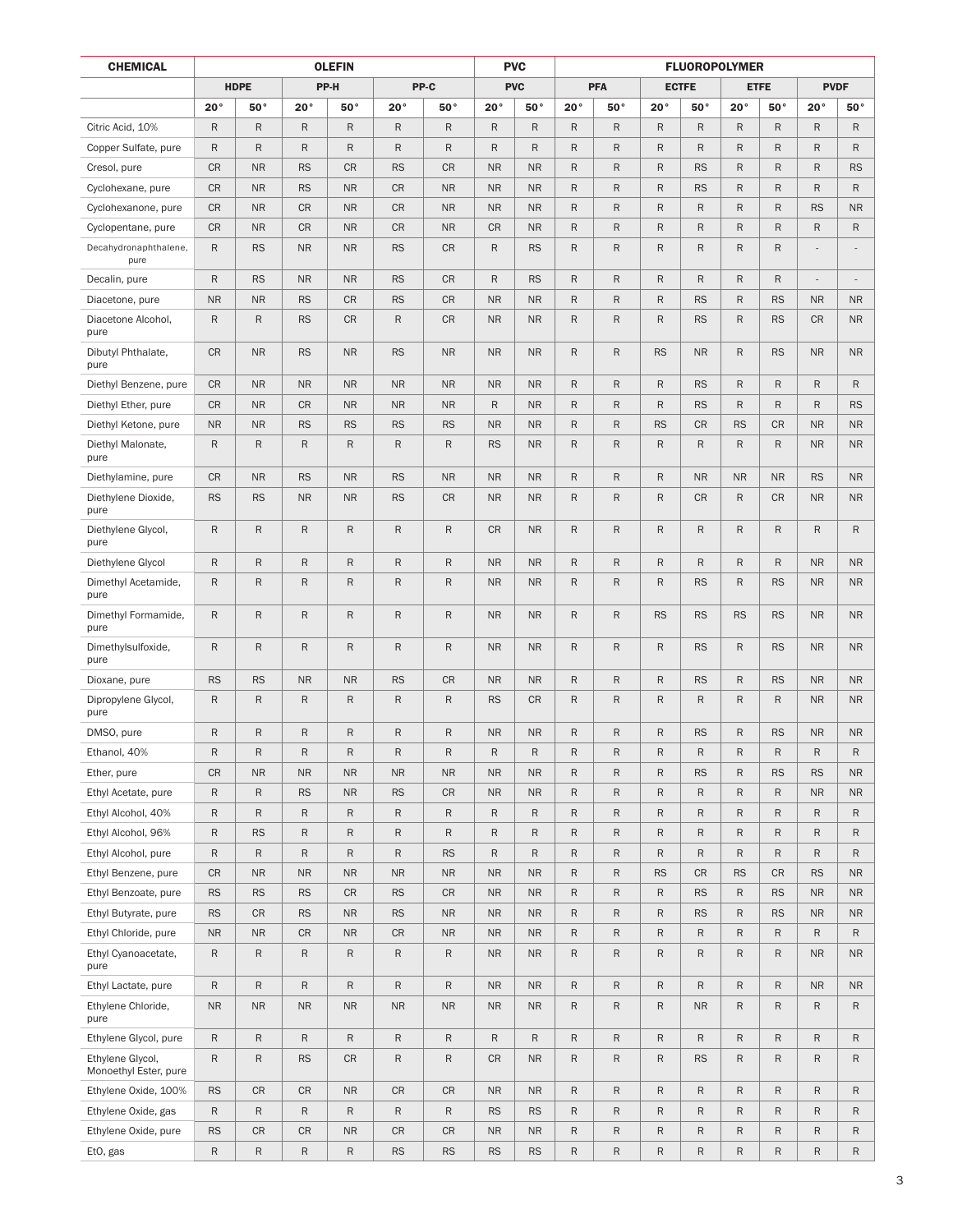| <b>CHEMICAL</b>                    | <b>OLEFIN</b> |              |              |              |                |                          |              | <b>PVC</b>   | <b>FLUOROPOLYMER</b> |              |              |              |              |              |                |                          |  |
|------------------------------------|---------------|--------------|--------------|--------------|----------------|--------------------------|--------------|--------------|----------------------|--------------|--------------|--------------|--------------|--------------|----------------|--------------------------|--|
|                                    |               | <b>HDPE</b>  |              | PP-H         |                | PP-C                     |              | <b>PVC</b>   |                      | <b>PFA</b>   |              | <b>ECTFE</b> |              | <b>ETFE</b>  |                | <b>PVDF</b>              |  |
|                                    | $20^{\circ}$  | 50°          | $20^{\circ}$ | $50^{\circ}$ | $20^{\circ}$   | $50^{\circ}$             | $20^{\circ}$ | $50^{\circ}$ | $20^{\circ}$         | $50^{\circ}$ | $20^{\circ}$ | 50°          | $20^{\circ}$ | 50°          | $20^{\circ}$   | $50^{\circ}$             |  |
| EtO, pure                          | <b>RS</b>     | CR           | <b>CR</b>    | <b>NR</b>    | <b>CR</b>      | <b>CR</b>                | <b>NR</b>    | <b>NR</b>    | R                    | $\mathsf{R}$ | $\mathsf{R}$ | R            | $\mathsf R$  | R            | $\mathsf{R}$   | $\mathsf{R}$             |  |
| Fatty Acids -<br>saturated, pure   | ${\sf R}$     | R            | $\mathsf{R}$ | <b>RS</b>    | ${\sf R}$      | <b>RS</b>                | $\mathsf{R}$ | R            | R                    | ${\sf R}$    | $\mathsf{R}$ | <b>RS</b>    | R            | R            | R              | R                        |  |
| Fatty Acids -<br>unsaturated, pure | ${\sf R}$     | R            | $\mathsf{R}$ | <b>RS</b>    | $\mathsf{R}$   | <b>RS</b>                | R            | R            | R                    | R            | ${\sf R}$    | <b>RS</b>    | R            | R            | $\mathsf{R}$   | R                        |  |
| Fluorides                          | $\mathsf{R}$  | ${\sf R}$    | $\mathsf{R}$ | $\sf R$      | $\mathsf{R}$   | $\mathsf{R}$             | R            | $\mathsf R$  | R                    | ${\sf R}$    | $\mathsf{R}$ | $\mathsf{R}$ | R            | R            | $\mathsf{R}$   | $\mathsf{R}$             |  |
| Fluorine, gas                      | <b>RS</b>     | <b>NR</b>    | <b>NR</b>    | <b>NR</b>    | <b>CR</b>      | <b>NR</b>                | R            | <b>NR</b>    | $\mathsf{R}$         | <b>RS</b>    | $\mathsf{R}$ | <b>CR</b>    | <b>RS</b>    | <b>NR</b>    | <b>RS</b>      | <b>NR</b>                |  |
| Formaldehyde, 10%                  | R             | R            | R            | $\mathsf{R}$ | ${\sf R}$      | $\mathsf{R}$             | R            | $\mathsf R$  | R                    | ${\sf R}$    | $\mathsf R$  | R            | R            | R            | $\mathsf{R}$   | R                        |  |
| Formaldehyde, 40%                  | $\mathsf{R}$  | <b>RS</b>    | $\mathsf{R}$ | $\mathsf{R}$ | $\mathsf{R}$   | <b>RS</b>                | R            | $\mathsf{R}$ | R                    | $\mathsf{R}$ | $\mathsf{R}$ | R            | R            | R            | $\mathsf{R}$   | $\mathsf{R}$             |  |
| Formalin, 10%                      | ${\sf R}$     | R            | $\mathsf{R}$ | $\mathsf{R}$ | ${\sf R}$      | $\mathsf R$              | R            | $\mathsf R$  | R                    | ${\sf R}$    | $\mathsf{R}$ | R            | R            | R            | $\mathsf{R}$   | R                        |  |
| Formalin, 40%                      | $\mathsf{R}$  | <b>RS</b>    | $\mathsf{R}$ | $\mathsf R$  | $\mathsf{R}$   | <b>RS</b>                | R            | $\mathsf R$  | R                    | R            | $\mathsf{R}$ | $\mathsf{R}$ | R            | R            | R              | $\mathsf{R}$             |  |
| Formic Acid, 3%                    | R             | R            | $\mathsf{R}$ | $\mathsf{R}$ | $\mathsf{R}$   | $\mathsf R$              | R            | <b>NR</b>    | R                    | $\mathsf{R}$ | $\mathsf{R}$ | R            | R            | R            | R              | R                        |  |
| Formic Acid, 50%                   | R             | R            | $\mathsf{R}$ | <b>RS</b>    | R              | <b>RS</b>                | R            | <b>NR</b>    | R                    | ${\sf R}$    | $\mathsf{R}$ | R            | R            | R            | R              | R                        |  |
| Formic Acid, 85%                   | $\mathsf{R}$  | $\mathsf R$  | $\mathsf{R}$ | <b>RS</b>    | R              | <b>RS</b>                | R            | <b>NR</b>    | $\mathsf{R}$         | ${\sf R}$    | $\mathsf{R}$ | R            | R            | R            | R              | R                        |  |
| Formic Acid, 100%                  | R             | R            | R            | <b>RS</b>    | R              | <b>RS</b>                | <b>NR</b>    | <b>NR</b>    | R                    | $\mathsf{R}$ | $\mathsf R$  | R            | R            | R            | R              | R                        |  |
| Formic Acid, pure                  | ${\sf R}$     | ${\sf R}$    | $\mathsf{R}$ | <b>RS</b>    | R              | <b>RS</b>                | <b>NR</b>    | <b>NR</b>    | R                    | ${\sf R}$    | ${\sf R}$    | R            | R            | R            | R              | $\mathsf{R}$             |  |
| Freon TF, pure                     | ${\sf R}$     | <b>RS</b>    | $\mathsf{R}$ | <b>RS</b>    | $\mathsf{R}$   | <b>RS</b>                | <b>NR</b>    | <b>NR</b>    | R                    | $\mathsf{R}$ | $\mathsf{R}$ | <b>RS</b>    | $\mathsf{R}$ | <b>RS</b>    | R              | $\mathsf{R}$             |  |
| Fuel Oil                           | <b>RS</b>     | CR           | $\mathsf{R}$ | <b>CR</b>    | $\mathsf{R}$   | <b>RS</b>                | R            | $\mathsf R$  | R                    | ${\sf R}$    | $\mathsf{R}$ | $\mathsf{R}$ | R            | R            | $\mathsf{R}$   | $\mathsf{R}$             |  |
| Gasoline                           | <b>CR</b>     | <b>NR</b>    | <b>CR</b>    | <b>NR</b>    | <b>NR</b>      | <b>NR</b>                | <b>NR</b>    | <b>NR</b>    | $\mathsf{R}$         | $\mathsf{R}$ | $\mathsf{R}$ | R            | R            | R            | $\mathsf{R}$   | $\mathsf{R}$             |  |
| Glutaraldehyde, pure               | R             | $\mathsf{R}$ | $\mathsf{R}$ | $\mathsf{R}$ | R              | $\mathsf{R}$             | R            | $\mathsf R$  | R                    | R            | $\mathsf R$  | <b>RS</b>    | R            | <b>RS</b>    | R              | R                        |  |
| Glutaraldehyde<br>Disinfectant     | ${\sf R}$     | $\mathsf{R}$ | R            | $\mathsf R$  | $\mathsf{R}$   | $\mathsf R$              | R            | $\mathsf R$  | R                    | $\mathsf{R}$ | $\mathsf{R}$ | <b>RS</b>    | R            | <b>RS</b>    | R              | $\mathsf{R}$             |  |
| Glycerine, pure                    | ${\sf R}$     | $\mathsf{R}$ | $\mathsf{R}$ | $\sf R$      | $\mathsf{R}$   | ${\sf R}$                | R            | $\mathsf R$  | R                    | ${\sf R}$    | $\mathsf{R}$ | R            | R            | R            | $\mathsf{R}$   | $\mathsf{R}$             |  |
| Glycerol, pure                     | ${\sf R}$     | $\mathsf{R}$ | $\mathsf{R}$ | $\mathsf{R}$ | $\mathsf{R}$   | R                        | R            | $\mathsf R$  | $\mathsf{R}$         | $\mathsf{R}$ | $\mathsf{R}$ | R            | R            | R            | R              | $\mathsf{R}$             |  |
| Hexane, pure                       | <b>RS</b>     | <b>CR</b>    | <b>RS</b>    | <b>CR</b>    | <b>CR</b>      | <b>NR</b>                | R            | <b>NR</b>    | R                    | R            | $\mathsf{R}$ | <b>RS</b>    | R            | R            | R              | $\mathsf{R}$             |  |
| Hydrazine, pure                    | <b>NR</b>     | <b>NR</b>    | <b>NR</b>    | <b>NR</b>    | <b>NR</b>      | <b>NR</b>                | <b>NR</b>    | <b>NR</b>    | $\mathsf{R}$         | $\mathsf{R}$ | <b>RS</b>    | <b>CR</b>    | <b>RS</b>    | <b>NR</b>    | R              | $\mathsf{R}$             |  |
| Hydrobromic Acid,<br>69%           | R             | <b>RS</b>    | R            | <b>RS</b>    | $\overline{a}$ | $\overline{\phantom{a}}$ | R            | R            | R                    | ${\sf R}$    | $\mathsf R$  | R            | R            | R            | R              | R                        |  |
| Hydrochloric Acid, 5%              | R             | $\mathsf{R}$ | R            | $\mathsf R$  | $\mathsf R$    | $\mathsf{R}$             | R            | $\mathsf R$  | R                    | ${\sf R}$    | $\mathsf{R}$ | $\mathsf R$  | R            | R            | R              | R                        |  |
| Hydrochloric Acid,<br>20%          | $\mathsf{R}$  | $\mathsf{R}$ | $\mathsf{R}$ | $\mathsf{R}$ | $\mathsf{R}$   | $\mathsf{R}$             | $\mathsf{R}$ | $\mathsf R$  | R                    | $\mathsf{R}$ | $\mathsf{R}$ | R            | R            | R            | $\mathsf{R}$   | $\mathsf{R}$             |  |
| Hydrochloric Acid,<br>35%          | $\mathsf{R}$  | $\mathsf{R}$ | $\mathsf{R}$ | <b>RS</b>    | $\mathsf{R}$   | <b>RS</b>                | $\mathsf{R}$ | $\mathsf{R}$ | R                    | $\mathsf{R}$ | $\mathsf{R}$ | R            | R            | R            | $\mathsf{R}$   | $\mathsf{R}$             |  |
| Hydrofluoric Acid, 4%              | $\mathsf{R}$  | $\mathsf R$  | $\mathsf{R}$ | ${\sf R}$    | R              | <b>RS</b>                | $\mathsf{R}$ | $\mathsf R$  | R                    | $\mathsf{R}$ | $\mathsf{R}$ | R            | R            | R            | R              | $\mathsf{R}$             |  |
| Hydrofluoric Acid,<br>48%          | ${\sf R}$     | R            | $\mathsf{R}$ | <b>RS</b>    | ${\sf R}$      | ${\sf R}$                | CR           | <b>NR</b>    | R                    | R            | $\mathsf R$  | $\mathsf R$  | CR           | <b>NR</b>    | R              | $\mathsf{R}$             |  |
| Hydrogen Peroxide,<br>3%           | ${\sf R}$     | ${\sf R}$    | $\mathsf{R}$ | <b>RS</b>    | R              | $\mathsf{R}$             | R            | $\mathsf R$  | R                    | $\mathsf{R}$ | $\mathsf{R}$ | $\mathsf R$  | R            | $\mathsf{R}$ | $\mathsf{R}$   | R                        |  |
| Hydrogen Peroxide,<br>30%          | ${\sf R}$     | ${\sf R}$    | $\mathsf{R}$ | CR           | R              | <b>RS</b>                | R            | R            | R                    | $\mathsf{R}$ | $\mathsf R$  | R            | R            | R            | R              | R                        |  |
| Hydrogen Peroxide,<br>90%          | ${\sf R}$     | ${\sf R}$    | $\mathsf{R}$ | CR           | R              | <b>RS</b>                | R            | <b>RS</b>    | R                    | $\mathsf{R}$ | ${\sf R}$    | ${\sf R}$    | R            | CR           | <b>RS</b>      | <b>NR</b>                |  |
| lodine Crystals, pure              | <b>NR</b>     | <b>NR</b>    | $\mathsf{R}$ | $\sf R$      | CR             | <b>NR</b>                | <b>NR</b>    | <b>NR</b>    | R                    | $\mathsf{R}$ | $\mathsf R$  | R            | R            | <b>RS</b>    | $\mathsf{R}$   | R                        |  |
| Isobutanol, pure                   | ${\sf R}$     | $\mathsf{R}$ | $\mathsf{R}$ | ${\sf R}$    | R              | $\mathsf{R}$             | R            | <b>CR</b>    | R                    | $\mathsf{R}$ | $\mathsf R$  | R            | R            | R            | $\mathsf{R}$   | R                        |  |
| iso-Butyl Alcohol, pure            | ${\sf R}$     | ${\sf R}$    | $\mathsf{R}$ | $\mathsf R$  | ${\sf R}$      | $\mathsf{R}$             | R            | <b>CR</b>    | R                    | $\mathsf{R}$ | $\mathsf R$  | R            | R            | R            | $\mathsf{R}$   | R                        |  |
| Isopropanol, 100%                  | ${\sf R}$     | ${\sf R}$    | $\mathsf{R}$ | ${\sf R}$    | R              | $\mathsf{R}$             | R            | CR           | R                    | $\mathsf{R}$ | $\mathsf R$  | R            | R            | $\mathsf{R}$ | $\mathsf{R}$   | R                        |  |
| Isopropyl Acetate,<br>pure         | ${\sf R}$     | <b>RS</b>    | <b>RS</b>    | <b>CR</b>    | <b>RS</b>      | CR                       | <b>NR</b>    | <b>NR</b>    | R                    | $\mathsf{R}$ | $\mathsf R$  | <b>RS</b>    | R            | <b>RS</b>    | <b>RS</b>      | <b>NR</b>                |  |
| Isopropyl Alcohol,<br>100%         | ${\sf R}$     | $\mathsf R$  | $\mathsf{R}$ | ${\sf R}$    | R              | $\mathsf{R}$             | R            | CR           | R                    | $\mathsf{R}$ | $\mathsf R$  | R            | R            | R            | R              | R                        |  |
| Isopropyl Benzene,<br>pure         | CR            | <b>NR</b>    | CR           | <b>NR</b>    | CR             | <b>NR</b>                | <b>NR</b>    | <b>NR</b>    | R                    | $\mathsf{R}$ | $\mathsf R$  | <b>RS</b>    | R            | <b>RS</b>    | $\overline{a}$ | $\overline{\phantom{a}}$ |  |
| Isopropyl Ether, pure              | <b>CR</b>     | <b>NR</b>    | <b>NR</b>    | <b>NR</b>    | <b>NR</b>      | <b>NR</b>                | <b>NR</b>    | <b>NR</b>    | R                    | $\mathsf{R}$ | $\mathsf{R}$ | <b>RS</b>    | $\mathsf{R}$ | <b>RS</b>    | R              | <b>RS</b>                |  |
| Jet Fuel                           | CR            | <b>NR</b>    | <b>CR</b>    | <b>NR</b>    | <b>CR</b>      | <b>NR</b>                | R            | <b>RS</b>    | R                    | $\mathsf{R}$ | R            | R            | R            | R            | $\mathsf{R}$   | R                        |  |
| Kerosene                           | CR            | <b>NR</b>    | <b>CR</b>    | <b>NR</b>    | <b>NR</b>      | <b>NR</b>                | R            | R            | R                    | $\mathsf{R}$ | $\mathsf{R}$ | R            | <b>RS</b>    | CR           | $\mathsf{R}$   | R                        |  |
| Lacquer Thinner                    | CR            | <b>NR</b>    | CR           | <b>NR</b>    | CR             | <b>NR</b>                | <b>NR</b>    | <b>NR</b>    | R                    | ${\sf R}$    | ${\sf R}$    | R            | R            | R            | $\mathsf{R}$   | R                        |  |
| Lactic Acid, 3%                    | $\mathsf{R}$  | ${\sf R}$    | R            | ${\sf R}$    | $\mathsf{R}$   | <b>RS</b>                | R            | $\mathsf{R}$ | R                    | ${\sf R}$    | ${\sf R}$    | ${\sf R}$    | R            | R            | $\mathsf{R}$   | <b>RS</b>                |  |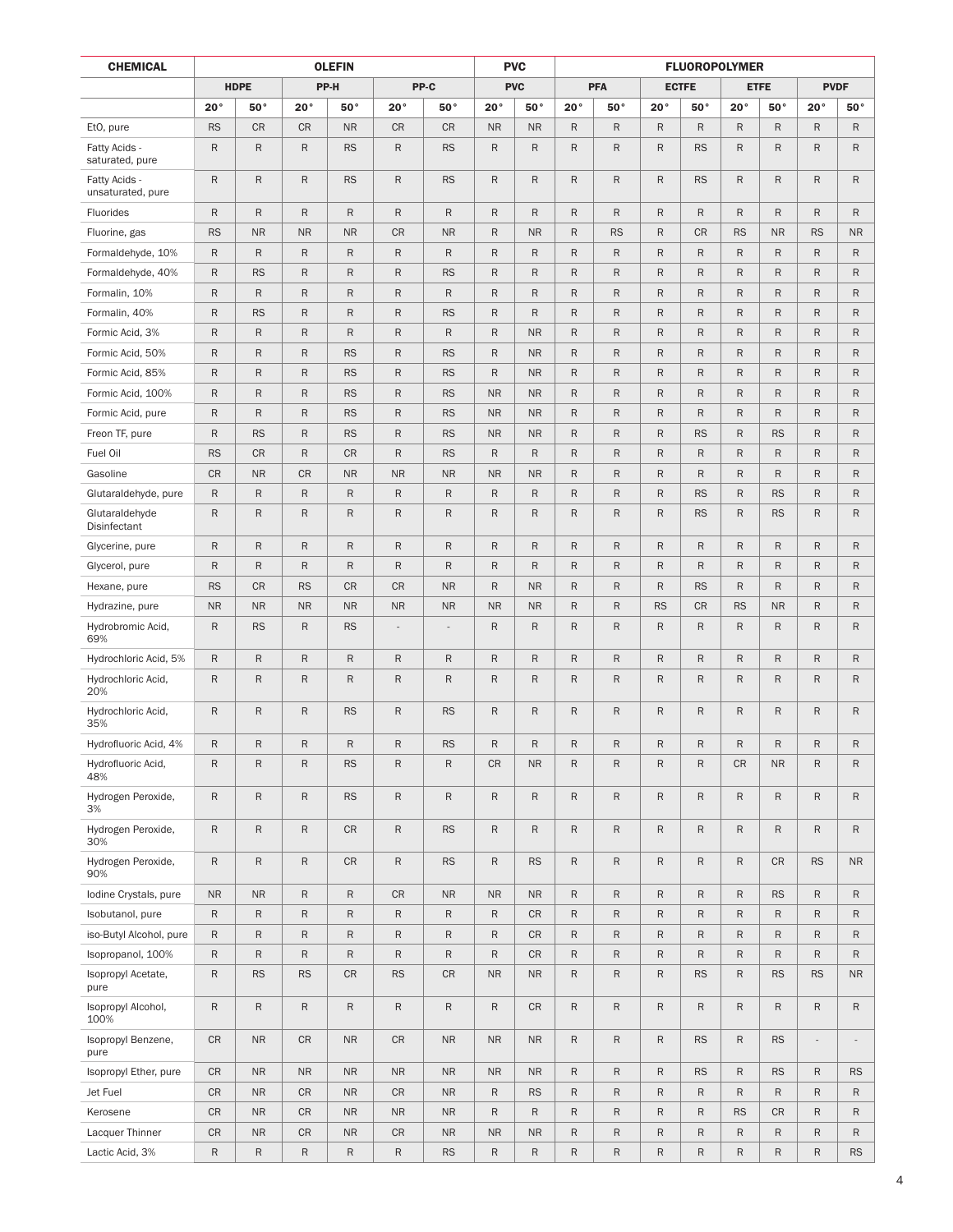| <b>CHEMICAL</b>                  | <b>OLEFIN</b> |              |              |              |              |              | <b>PVC</b><br><b>FLUOROPOLYMER</b> |                |              |              |              |              |             |              |                          |              |  |
|----------------------------------|---------------|--------------|--------------|--------------|--------------|--------------|------------------------------------|----------------|--------------|--------------|--------------|--------------|-------------|--------------|--------------------------|--------------|--|
|                                  |               | <b>HDPE</b>  |              | PP-H         |              | PP-C         |                                    | <b>PVC</b>     |              | <b>PFA</b>   |              | <b>ECTFE</b> |             | <b>ETFE</b>  | <b>PVDF</b>              |              |  |
|                                  | $20^{\circ}$  | 50°          | 20°          | 50°          | $20^{\circ}$ | $50^{\circ}$ | 20°                                | 50°            | $20^{\circ}$ | $50^{\circ}$ | $20^{\circ}$ | $50^{\circ}$ | 20°         | 50°          | $20^{\circ}$             | $50^{\circ}$ |  |
| Lactic Acid, 85%                 | $\mathsf{R}$  | $\mathsf{R}$ | $\mathsf{R}$ | <b>RS</b>    | $\mathsf{R}$ | <b>RS</b>    | $\mathsf{R}$                       | <b>CR</b>      | R            | R            | $\mathsf{R}$ | $\mathsf{R}$ | $\mathsf R$ | $\mathsf{R}$ | $\mathsf{R}$             | <b>RS</b>    |  |
| Lead Acetate, pure               | R             | $\mathsf R$  | $\mathsf{R}$ | $\mathsf{R}$ | R            | $\mathsf R$  | R                                  | R              | R            | R            | $\mathsf{R}$ | R            | R           | R            | R                        | R            |  |
| Magnesium Chloride,<br>pure      | $\mathsf{R}$  | $\mathsf R$  | $\mathsf{R}$ | $\mathsf{R}$ | $\mathsf R$  | $\mathsf R$  | R                                  | R              | R            | $\mathsf{R}$ | $\mathsf{R}$ | R            | R           | R            | R                        | R            |  |
| MEK, pure                        | <b>NR</b>     | <b>NR</b>    | $\mathsf{R}$ | <b>RS</b>    | $\mathsf{R}$ | <b>RS</b>    | <b>NR</b>                          | <b>NR</b>      | R            | $\mathsf{R}$ | <b>RS</b>    | <b>CR</b>    | R           | <b>RS</b>    | <b>NR</b>                | <b>NR</b>    |  |
| Mercuric Chloride,<br>pure       | $\mathsf R$   | $\mathsf R$  | $\mathsf{R}$ | $\mathsf{R}$ | $\mathsf R$  | $\mathsf{R}$ | $\mathsf{R}$                       | R              | R            | R            | $\mathsf{R}$ | R            | R           | R            | R                        | $\mathsf{R}$ |  |
| Methanol, 100%                   | R             | $\mathsf{R}$ | R            | $\mathsf{R}$ | R            | R            | <b>CR</b>                          | <b>NR</b>      | R            | ${\sf R}$    | R            | R            | R           | R            | R                        | R            |  |
| Methoxyethyl Oleate,<br>pure     | $\mathsf{R}$  | $\mathsf{R}$ | $\mathsf{R}$ | <b>RS</b>    | $\mathsf{R}$ | <b>RS</b>    | <b>NR</b>                          | <b>NR</b>      | R            | R            | $\mathsf{R}$ | $\mathsf{R}$ | R           | R            |                          |              |  |
| Methyl Acetate, pure             | <b>CR</b>     | <b>CR</b>    | <b>RS</b>    | <b>CR</b>    | <b>RS</b>    | <b>CR</b>    | <b>NR</b>                          | <b>NR</b>      | R            | $\mathsf{R}$ | $\mathsf{R}$ | <b>RS</b>    | R           | <b>RS</b>    | $\mathsf{R}$             | <b>NR</b>    |  |
| Methyl Alcohol, pure             | R             | $\mathsf R$  | $\mathsf{R}$ | $\mathsf{R}$ | $\mathsf{R}$ | $\mathsf R$  | R                                  | $\mathsf R$    | R            | R            | $\mathsf{R}$ | R            | R           | R            | R                        | $\mathsf{R}$ |  |
| Methyl Ethyl Ketone,<br>pure     | <b>NR</b>     | <b>NR</b>    | $\mathsf{R}$ | <b>RS</b>    | R            | <b>RS</b>    | <b>NR</b>                          | <b>NR</b>      | R            | R            | <b>RS</b>    | <b>CR</b>    | R           | <b>RS</b>    | <b>NR</b>                | <b>NR</b>    |  |
| Methyl Isobutyl<br>Ketone, pure  | <b>NR</b>     | <b>NR</b>    | <b>RS</b>    | <b>CR</b>    | <b>RS</b>    | CR           | <b>NR</b>                          | <b>NR</b>      | R            | ${\sf R}$    | $\mathsf{R}$ | <b>RS</b>    | R           | <b>RS</b>    | <b>NR</b>                | <b>NR</b>    |  |
| Methyl Propyl Ketone,<br>pure    | <b>CR</b>     | <b>NR</b>    | <b>RS</b>    | <b>CR</b>    | <b>RS</b>    | <b>CR</b>    | <b>NR</b>                          | <b>NR</b>      | R            | $\mathsf{R}$ | $\mathsf{R}$ | <b>RS</b>    | R           | <b>RS</b>    | <b>NR</b>                | <b>NR</b>    |  |
| Methylene Chloride,<br>pure      | <b>CR</b>     | <b>NR</b>    | <b>CR</b>    | <b>NR</b>    | <b>CR</b>    | <b>NR</b>    | <b>NR</b>                          | <b>NR</b>      | R            | $\mathsf{R}$ | <b>CR</b>    | <b>NR</b>    | <b>RS</b>   | <b>NR</b>    | $\mathsf{R}$             | <b>RS</b>    |  |
| Methyl-t-Butyl Ether,<br>pure    | <b>CR</b>     | <b>NR</b>    | <b>CR</b>    | <b>NR</b>    | <b>CR</b>    | <b>NR</b>    | <b>NR</b>                          | <b>NR</b>      | R            | $\mathsf{R}$ | $\mathsf{R}$ | <b>RS</b>    | R           | <b>RS</b>    | R                        | $\mathsf{R}$ |  |
| <b>Mineral Oil</b>               | $\mathsf{R}$  | $\mathsf R$  | $\mathsf{R}$ | <b>CR</b>    | $\mathsf{R}$ | $\mathsf{R}$ | R                                  | $\mathsf R$    | $\mathsf{R}$ | $\mathsf{R}$ | $\mathsf{R}$ | R            | R           | R            | $\mathsf{R}$             | $\mathsf{R}$ |  |
| <b>Mineral Spirits</b>           | CR            | <b>NR</b>    | <b>CR</b>    | <b>NR</b>    | <b>CR</b>    | <b>NR</b>    | <b>RS</b>                          | <b>NR</b>      | R            | R            | $\mathsf{R}$ | <b>RS</b>    | R           | <b>RS</b>    | R                        | R            |  |
| n-Amyl Acetate, pure             | R             | <b>RS</b>    | <b>RS</b>    | <b>CR</b>    | <b>RS</b>    | <b>CR</b>    | <b>NR</b>                          | <b>NR</b>      | R            | R            | $\mathsf{R}$ | R            | R           | R            | R                        | <b>RS</b>    |  |
| n-Butanol, pure                  | R             | $\mathsf R$  | $\mathsf{R}$ | $\mathsf{R}$ | $\mathsf{R}$ | $\mathsf R$  | <b>RS</b>                          | <b>CR</b>      | R            | R            | $\mathsf{R}$ | R            | R           | R            | R                        | R            |  |
| n-Butyl Acetate, pure            | <b>RS</b>     | <b>CR</b>    | <b>RS</b>    | <b>CR</b>    | <b>RS</b>    | <b>CR</b>    | <b>NR</b>                          | <b>NR</b>      | R            | $\mathsf{R}$ | $\mathsf{R}$ | <b>RS</b>    | R           | <b>RS</b>    | <b>RS</b>                | <b>NR</b>    |  |
| n-Butyl Alcohol, pure            | ${\sf R}$     | $\mathsf{R}$ | $\mathsf{R}$ | $\mathsf{R}$ | $\mathsf{R}$ | $\mathsf{R}$ | <b>RS</b>                          | <b>CR</b>      | $\mathsf{R}$ | $\mathsf{R}$ | $\mathsf{R}$ | R            | R           | R            | $\mathsf{R}$             | $\mathsf{R}$ |  |
| n-Decane, pure                   | <b>CR</b>     | <b>NR</b>    | <b>CR</b>    | <b>NR</b>    | <b>CR</b>    | <b>NR</b>    | R                                  | <b>RS</b>      | R            | R            | $\mathsf{R}$ | R            | R           | R            | R                        | R            |  |
| n-Heptane, pure                  | <b>CR</b>     | <b>CR</b>    | <b>CR</b>    | <b>CR</b>    | <b>CR</b>    | <b>CR</b>    | R                                  | $\mathsf R$    | R            | R            | $\mathsf{R}$ | R            | R           | R            | $\mathsf{R}$             | $\mathsf{R}$ |  |
| n-Octane, pure                   | R             | $\mathsf{R}$ | $\mathsf{R}$ | $\mathsf{R}$ | $\mathsf{R}$ | $\mathsf{R}$ | $\overline{a}$                     | $\overline{a}$ | R            | R            | $\mathsf{R}$ | R            | R           | R            | R                        | R            |  |
| Nitric Acid, 10%                 | R             | $\mathsf R$  | $\mathsf{R}$ | $\mathsf{R}$ | R            | R            | R                                  | R              | R            | R            | $\mathsf{R}$ | R            | $\mathsf R$ | R            | R                        | R            |  |
| Nitric Acid, 20%                 | <b>RS</b>     | <b>RS</b>    | <b>CR</b>    | <b>CR</b>    | <b>RS</b>    | <b>CR</b>    | <b>RS</b>                          | <b>NR</b>      | R            | $\mathsf{R}$ | $\mathsf{R}$ | R            | R           | R            | R                        | <b>RS</b>    |  |
| Nitric Acid, 50%                 | <b>CR</b>     | <b>NR</b>    | <b>CR</b>    | <b>NR</b>    | <b>CR</b>    | <b>NR</b>    | <b>RS</b>                          | <b>CR</b>      | R            | R            | $\mathsf{R}$ | R            | R           | R            | R                        | <b>RS</b>    |  |
| Nitric Acid, 70%                 | ${\sf CR}$    | ${\sf NR}$   | ${\sf NR}$   | ${\sf NR}$   | ${\sf NR}$   | ${\sf NR}$   | ${\sf NR}$                         | ${\sf NR}$     | R            | R            | ${\sf R}$    | R            | R           | R            | ${\sf NR}$               | ${\sf NR}$   |  |
| Nitrobenzene, pure               | <b>NR</b>     | <b>NR</b>    | <b>NR</b>    | <b>NR</b>    | <b>NR</b>    | <b>NR</b>    | <b>NR</b>                          | <b>NR</b>      | R            | ${\sf R}$    | $\mathsf{R}$ | <b>RS</b>    | R           | <b>RS</b>    | <b>RS</b>                | <b>NR</b>    |  |
| Nitromethane, pure               | CR            | <b>NR</b>    | CR           | <b>NR</b>    | <b>CR</b>    | <b>NR</b>    | <b>NR</b>                          | <b>NR</b>      | R            | ${\sf R}$    | $\mathsf{R}$ | CR           | R           | <b>RS</b>    | ${\sf R}$                | <b>RS</b>    |  |
| o-Dichlorobenzene,<br>pure       | <b>NR</b>     | <b>NR</b>    | <b>CR</b>    | <b>NR</b>    | CR           | <b>NR</b>    | <b>NR</b>                          | <b>NR</b>      | R            | R            | $\mathsf{R}$ | <b>NR</b>    | R           | CR           | $\mathsf{R}$             | $\mathsf{R}$ |  |
| Oil, Cedarwood                   | CR            | <b>NR</b>    | <b>NR</b>    | <b>NR</b>    | <b>NR</b>    | <b>NR</b>    | $\overline{\phantom{a}}$           | $\overline{a}$ | R            | ${\sf R}$    | ${\sf R}$    | <b>RS</b>    | R           | <b>RS</b>    | R                        | R            |  |
| Oil, Cinnamon                    | CR            | <b>NR</b>    | <b>NR</b>    | <b>NR</b>    | <b>NR</b>    | <b>NR</b>    | <b>NR</b>                          | <b>NR</b>      | R            | R            | $\mathsf{R}$ | <b>RS</b>    | R           | <b>RS</b>    | $\overline{\phantom{a}}$ |              |  |
| Oil, Mineral                     | $\mathsf R$   | R            | $\mathsf{R}$ | $\mathsf R$  | $\mathsf{R}$ | ${\sf R}$    | R                                  | <b>RS</b>      | R            | R            | $\mathsf{R}$ | $\mathsf R$  | R           | $\mathsf{R}$ | R                        | $\mathsf R$  |  |
| Oil, Pine                        | CR            | <b>NR</b>    | $\mathsf{R}$ | <b>RS</b>    | $\mathsf R$  | <b>RS</b>    | CR                                 | <b>NR</b>      | R            | ${\sf R}$    | $\mathsf{R}$ | <b>RS</b>    | R           | <b>RS</b>    | $\mathsf{R}$             | $\mathsf R$  |  |
| Orange Oil                       | <b>RS</b>     | CR           | <b>RS</b>    | <b>CR</b>    | <b>RS</b>    | CR           | CR                                 | <b>NR</b>      | R            | R            | $\mathsf R$  | R            | R           | R            | $\mathsf{R}$             | R            |  |
| Oxalic Acid, 10%                 | ${\sf R}$     | R            | $\mathsf{R}$ | ${\sf R}$    | R            | ${\sf R}$    | $\mathsf R$                        | R              | R            | ${\sf R}$    | $\mathsf R$  | R            | R           | R            | R                        | <b>RS</b>    |  |
| Ozone, pure                      | <b>RS</b>     | <b>NR</b>    | CR           | <b>NR</b>    | $\mathsf R$  | <b>RS</b>    | R                                  | <b>RS</b>      | R            | ${\sf R}$    | $\mathsf{R}$ | R            | R           | R            | R                        | R            |  |
| p-Chloroacetophenone,<br>pure    | $\mathsf R$   | R            | R            | ${\sf R}$    | $\mathsf{R}$ | ${\sf R}$    | <b>NR</b>                          | <b>NR</b>      | R            | R            | ${\sf R}$    | $\mathsf R$  | R           | $\mathsf{R}$ | <b>NR</b>                | <b>NR</b>    |  |
| p-Dichlorobenzene,<br>pure       | <b>NR</b>     | <b>NR</b>    | <b>RS</b>    | <b>CR</b>    | <b>RS</b>    | CR           | <b>NR</b>                          | <b>NR</b>      | R            | ${\sf R}$    | $\mathsf{R}$ | <b>NR</b>    | R           | CR           | R                        | R            |  |
| Perchloric Acid, 70%             | <b>RS</b>     | <b>NR</b>    | <b>RS</b>    | <b>NR</b>    | <b>RS</b>    | <b>NR</b>    | <b>RS</b>                          | <b>NR</b>      | R            | ${\sf R}$    | $\mathsf{R}$ | <b>RS</b>    | R           | <b>RS</b>    | R                        | <b>RS</b>    |  |
| Perchloric Acid,<br>concentrated | <b>RS</b>     | <b>NR</b>    | <b>RS</b>    | NR           | <b>RS</b>    | <b>NR</b>    | <b>RS</b>                          | <b>NR</b>      | <b>RS</b>    | CR           | <b>RS</b>    | CR           | <b>RS</b>   | CR           | R                        | <b>RS</b>    |  |
| Perchloric Acid, pure            | <b>RS</b>     | <b>NR</b>    | <b>RS</b>    | <b>NR</b>    | <b>RS</b>    | <b>NR</b>    | <b>RS</b>                          | <b>NR</b>      | <b>RS</b>    | CR           | <b>RS</b>    | CR           | <b>RS</b>   | CR           | R                        | <b>RS</b>    |  |
| Perchloroethylene,<br>pure       | <b>NR</b>     | <b>NR</b>    | <b>NR</b>    | <b>NR</b>    | <b>NR</b>    | <b>NR</b>    | <b>NR</b>                          | <b>NR</b>      | R            | R            | $\mathsf R$  | <b>RS</b>    | R           | R            | R                        | R            |  |
| Petroleum                        | <b>RS</b>     | <b>NR</b>    | <b>NR</b>    | <b>NR</b>    | <b>NR</b>    | <b>NR</b>    | <b>RS</b>                          | <b>NR</b>      | R            | R            | ${\sf R}$    | $\mathsf R$  | R           | R            | R                        | R            |  |
| Phenol, 50%                      | ${\sf NR}$    | <b>NR</b>    | <b>NR</b>    | ${\sf NR}$   | <b>NR</b>    | <b>NR</b>    | <b>NR</b>                          | <b>NR</b>      | R            | R            | R            | <b>RS</b>    | R           | R            | R                        | <b>RS</b>    |  |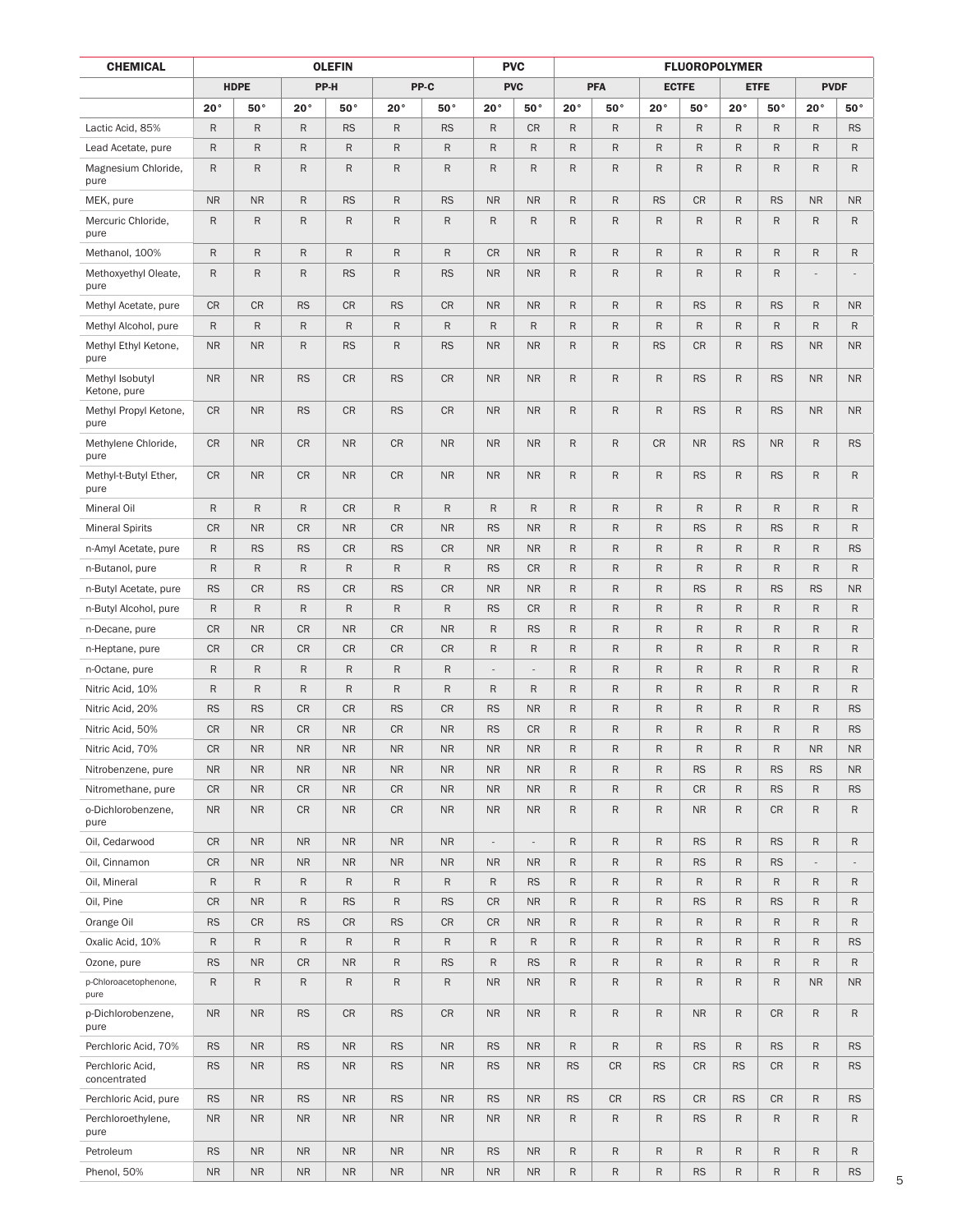| <b>CHEMICAL</b>                               | <b>OLEFIN</b> |              |              |              |              |              |              | <b>PVC</b>   | <b>FLUOROPOLYMER</b> |              |              |              |              |              |              |              |  |  |
|-----------------------------------------------|---------------|--------------|--------------|--------------|--------------|--------------|--------------|--------------|----------------------|--------------|--------------|--------------|--------------|--------------|--------------|--------------|--|--|
|                                               |               | <b>HDPE</b>  |              | PP-H         |              | PP-C         |              | <b>PVC</b>   |                      | <b>PFA</b>   |              | <b>ECTFE</b> |              | <b>ETFE</b>  |              | <b>PVDF</b>  |  |  |
|                                               | $20^{\circ}$  | $50^{\circ}$ | 20°          | $50^{\circ}$ | $20^{\circ}$ | $50^{\circ}$ | 20°          | $50^{\circ}$ | $20^{\circ}$         | $50^{\circ}$ | $20^{\circ}$ | $50^{\circ}$ | $20^{\circ}$ | 50°          | $20^{\circ}$ | $50^{\circ}$ |  |  |
| Phenol, 100%                                  | <b>NR</b>     | <b>NR</b>    | <b>NR</b>    | <b>NR</b>    | <b>NR</b>    | <b>NR</b>    | <b>NR</b>    | <b>NR</b>    | R                    | $\mathsf{R}$ | $\mathsf{R}$ | <b>RS</b>    | R            | <b>CR</b>    | $\mathsf{R}$ | <b>RS</b>    |  |  |
| Phenol, Crystal                               | <b>RS</b>     | CR           | <b>RS</b>    | <b>NR</b>    | <b>RS</b>    | <b>NR</b>    | <b>CR</b>    | <b>NR</b>    | R                    | R            | $\mathsf R$  | R            | R            | R            | $\mathsf{R}$ | <b>RS</b>    |  |  |
| Phenol, liquid                                | <b>NR</b>     | <b>NR</b>    | <b>NR</b>    | <b>NR</b>    | <b>NR</b>    | <b>NR</b>    | <b>NR</b>    | <b>NR</b>    | R                    | ${\sf R}$    | $\mathsf{R}$ | <b>RS</b>    | R            | <b>CR</b>    | R            | <b>RS</b>    |  |  |
| Phosphoric Acid, 5%                           | ${\sf R}$     | R            | $\mathsf{R}$ | $\mathsf{R}$ | $\mathsf{R}$ | $\mathsf R$  | $\mathsf{R}$ | $\mathsf R$  | R                    | ${\sf R}$    | $\mathsf{R}$ | R            | R            | R            | $\mathsf{R}$ | $\mathsf{R}$ |  |  |
| Phosphoric Acid, 85%                          | ${\sf R}$     | R            | $\mathsf{R}$ | <b>RS</b>    | ${\sf R}$    | <b>RS</b>    | R            | <b>RS</b>    | R                    | ${\sf R}$    | $\mathsf{R}$ | R            | R            | R            | $\mathsf{R}$ | $\mathsf{R}$ |  |  |
| Picric Acid, pure                             | <b>NR</b>     | <b>NR</b>    | <b>NR</b>    | <b>NR</b>    | <b>NR</b>    | <b>NR</b>    | <b>NR</b>    | <b>NR</b>    | $\mathsf{R}$         | $\mathsf{R}$ | <b>RS</b>    | <b>CR</b>    | <b>RS</b>    | <b>CR</b>    | <b>RS</b>    | <b>NR</b>    |  |  |
| Pine Oil, pure                                | CR            | <b>NR</b>    | $\mathsf{R}$ | <b>RS</b>    | $\mathsf{R}$ | <b>RS</b>    | <b>CR</b>    | <b>NR</b>    | R                    | ${\sf R}$    | $\mathsf{R}$ | R            | $\mathsf{R}$ | R            | $\mathsf{R}$ | R            |  |  |
| Potassium Chloride,<br>pure                   | R             | $\mathsf{R}$ | $\mathsf{R}$ | ${\sf R}$    | $\mathsf{R}$ | R            | R            | R            | R                    | R            | $\mathsf{R}$ | R            | R            | R            | R            | $\mathsf{R}$ |  |  |
| Potassium Hydroxide,<br>1%                    | ${\sf R}$     | ${\sf R}$    | $\mathsf{R}$ | ${\sf R}$    | $\mathsf{R}$ | $\mathsf{R}$ | R            | R            | R                    | $\mathsf{R}$ | ${\sf R}$    | ${\sf R}$    | R            | R            | $\mathsf{R}$ | $\mathsf{R}$ |  |  |
| Potassium Hydroxide,<br>30%                   | $\mathsf{R}$  | $\mathsf{R}$ | $\mathsf{R}$ | $\mathsf{R}$ | $\mathsf{R}$ | $\mathsf{R}$ | R            | R            | $\mathsf{R}$         | $\mathsf{R}$ | $\mathsf{R}$ | R            | R            | R            | $\mathsf{R}$ | <b>RS</b>    |  |  |
| Potassium Hydroxide,<br>concentrated          | $\mathsf{R}$  | $\mathsf{R}$ | $\mathsf{R}$ | $\mathsf{R}$ | $\mathsf{R}$ | $\mathsf{R}$ | R            | <b>RS</b>    | $\mathsf{R}$         | $\mathsf{R}$ | $\mathsf{R}$ | $\mathsf{R}$ | R            | R            | $\mathsf{R}$ | <b>RS</b>    |  |  |
| Potassium<br>Permanganate, pure               | $\mathsf{R}$  | $\mathsf{R}$ | $\mathsf{R}$ | <b>RS</b>    | $\mathsf{R}$ | $\mathsf{R}$ | R            | <b>CR</b>    | $\mathsf{R}$         | $\mathsf{R}$ | $\mathsf{R}$ | R            | R            | R            | R            | $\mathsf{R}$ |  |  |
| Propane, gas                                  | ${\sf R}$     | R            | <b>NR</b>    | <b>NR</b>    | <b>NR</b>    | <b>NR</b>    | R            | <b>RS</b>    | R                    | $\mathsf{R}$ | $\mathsf{R}$ | R            | R            | R            | R            | $\mathsf{R}$ |  |  |
| Proprionic Acid, pure                         | ${\sf R}$     | CR           | $\mathsf{R}$ | <b>RS</b>    | $\mathsf R$  | <b>RS</b>    | <b>RS</b>    | <b>NR</b>    | R                    | $\mathsf{R}$ | $\mathsf{R}$ | <b>CR</b>    | R            | <b>RS</b>    | R            | $\mathsf{R}$ |  |  |
| Propylene Glycol,<br>pure                     | $\mathsf{R}$  | $\mathsf{R}$ | $\mathsf{R}$ | $\mathsf{R}$ | $\mathsf{R}$ | $\mathsf{R}$ | <b>CR</b>    | <b>NR</b>    | $\mathsf{R}$         | $\mathsf{R}$ | $\mathsf{R}$ | R            | R            | R            | $\mathsf{R}$ | $\mathsf{R}$ |  |  |
| Propylene Oxide, pure                         | $\mathsf{R}$  | $\mathsf{R}$ | $\mathsf{R}$ | <b>RS</b>    | $\mathsf{R}$ | <b>RS</b>    | <b>CR</b>    | <b>NR</b>    | $\mathsf{R}$         | $\mathsf{R}$ | <b>NR</b>    | <b>NR</b>    | R            | <b>CR</b>    | <b>NR</b>    | <b>NR</b>    |  |  |
| Pyridine, pure                                | <b>NR</b>     | <b>NR</b>    | <b>NR</b>    | <b>NR</b>    | <b>NR</b>    | <b>NR</b>    | <b>NR</b>    | <b>NR</b>    | R                    | $\mathsf{R}$ | <b>NR</b>    | <b>NR</b>    | R            | <b>RS</b>    | <b>NR</b>    | <b>NR</b>    |  |  |
| Resorcinol, 5%                                | ${\sf R}$     | ${\sf R}$    | $\mathsf{R}$ | ${\sf R}$    | ${\sf R}$    | ${\sf R}$    | <b>RS</b>    | <b>NR</b>    | R                    | ${\sf R}$    | $\sf R$      | R            | R            | R            | $\mathsf{R}$ | R            |  |  |
| Resorcinol, saturated                         | ${\sf R}$     | $\mathsf{R}$ | $\mathsf{R}$ | $\mathsf{R}$ | $\mathsf{R}$ | $\mathsf{R}$ | <b>CR</b>    | <b>NR</b>    | $\mathsf{R}$         | $\mathsf{R}$ | $\mathsf{R}$ | R            | R            | R            | R            | $\mathsf{R}$ |  |  |
| Salicylaldehyde, pure                         | R             | $\mathsf{R}$ | $\mathsf{R}$ | <b>RS</b>    | $\mathsf{R}$ | <b>RS</b>    | <b>CR</b>    | <b>NR</b>    | R                    | ${\sf R}$    | $\mathsf{R}$ | <b>NR</b>    | R            | <b>RS</b>    | R            | <b>RS</b>    |  |  |
| Salicylic Acid, powder                        | ${\sf R}$     | $\mathsf{R}$ | R            | $\mathsf{R}$ | $\mathsf{R}$ | $\mathsf{R}$ | <b>RS</b>    | <b>CR</b>    | $\mathsf{R}$         | $\mathsf{R}$ | $\mathsf{R}$ | $\mathsf{R}$ | R            | R            | $\mathsf{R}$ | $\mathsf{R}$ |  |  |
| Salicylic Acid,<br>saturated                  | ${\sf R}$     | ${\sf R}$    | $\mathsf{R}$ | $\mathsf{R}$ | ${\sf R}$    | $\mathsf{R}$ | <b>RS</b>    | CR           | R                    | R            | R            | R            | R            | R            | R            | R            |  |  |
| Silicone Oil, pure                            | ${\sf R}$     | $\mathsf{R}$ | $\mathsf{R}$ | $\mathsf R$  | ${\sf R}$    | $\mathsf{R}$ | R            | ${\sf R}$    | R                    | $\mathsf{R}$ | $\mathsf{R}$ | R            | R            | R            | R            | R            |  |  |
| Silver Acetate, pure                          | $\mathsf{R}$  | $\mathsf R$  | $\mathsf{R}$ | ${\sf R}$    | $\mathsf R$  | $\mathsf R$  | <b>RS</b>    | <b>RS</b>    | R                    | R            | $\mathsf{R}$ | $\mathsf{R}$ | R            | R            | R            | $\mathsf{R}$ |  |  |
| Silver Nitrate, pure                          | ${\sf R}$     | R            | $\mathsf{R}$ | $\mathsf{R}$ | $\mathsf{R}$ | <b>RS</b>    | $\mathsf{R}$ | <b>RS</b>    | R                    | $\mathsf{R}$ | $\mathsf{R}$ | R            | R            | R            | R            | $\mathsf{R}$ |  |  |
| Skydrol LD4 Aviation<br><b>Hydrolic Fluid</b> | $\mathsf{R}$  | <b>RS</b>    | $\mathsf{R}$ | <b>RS</b>    | R            | <b>RS</b>    | <b>NR</b>    | <b>NR</b>    | R                    | R            | $\mathsf{R}$ | R            | R            | R            | R            | <b>CR</b>    |  |  |
| Sodium Acetate, pure                          | ${\sf R}$     | R            | R            | ${\sf R}$    | R            | $\sf R$      | <b>RS</b>    | CR           | R                    | R            | ${\sf R}$    | R            | R            | R            | R            | ${\sf R}$    |  |  |
| Sodium Carbonate,<br>pure                     | $\mathsf{R}$  | $\mathsf{R}$ | $\mathsf{R}$ | $\mathsf{R}$ | $\mathsf{R}$ | $\mathsf{R}$ | $\mathsf{R}$ | $\mathsf R$  | R                    | $\mathsf{R}$ | $\mathsf{R}$ | $\mathsf{R}$ | R            | R            | $\mathsf{R}$ | $\mathsf{R}$ |  |  |
| Sodium Dichromate,<br>pure                    | ${\sf R}$     | ${\sf R}$    | $\mathsf{R}$ | $\mathsf R$  | $\mathsf R$  | $\mathsf{R}$ | R            | R            | R                    | R            | $\mathsf{R}$ | R            | $\mathsf R$  | R            | R            | R            |  |  |
| Sodium Hydroxide,<br>1%                       | ${\sf R}$     | ${\sf R}$    | R            | ${\sf R}$    | R            | $\mathsf{R}$ | R            | R            | R                    | R            | $\mathsf{R}$ | ${\sf R}$    | R            | R            | R            | R            |  |  |
| Sodium Hydroxide,<br>10%                      | ${\sf R}$     | R            | $\mathsf{R}$ | $\mathsf{R}$ | R            | $\mathsf R$  | R            | R            | R                    | R            | $\mathsf R$  | R            | R            | R            | R            | R            |  |  |
| Sodium Hydroxide,<br>50%                      | ${\sf R}$     | ${\sf R}$    | $\mathsf{R}$ | ${\sf R}$    | $\mathsf{R}$ | $\mathsf{R}$ | R            | <b>RS</b>    | R                    | R            | $\mathsf{R}$ | ${\sf R}$    | R            | R            | <b>NR</b>    | <b>NR</b>    |  |  |
| Sodium Hydroxide,<br>concentrated             | ${\sf R}$     | ${\sf R}$    | $\mathsf{R}$ | ${\sf R}$    | R            | ${\sf R}$    | R            | <b>RS</b>    | R                    | R            | $\mathsf R$  | R            | R            | R            | <b>NR</b>    | <b>NR</b>    |  |  |
| Sodium Hypochlorite,<br>15%                   | ${\sf R}$     | <b>RS</b>    | CR           | <b>NR</b>    | <b>RS</b>    | <b>NR</b>    | R            | $\mathsf R$  | R                    | R            | $\mathsf{R}$ | ${\sf R}$    | R            | R            | $\mathsf{R}$ | R            |  |  |
| Stearic Acid, pure                            | <b>RS</b>     | <b>RS</b>    | $\mathsf{R}$ | $\mathsf{R}$ | R            | $\mathsf{R}$ | $\mathsf{R}$ | <b>RS</b>    | R                    | ${\sf R}$    | $\mathsf{R}$ | R            | R            | $\mathsf{R}$ | $\mathsf{R}$ | R            |  |  |
| Sulfur Dioxide, dry<br>gas                    | ${\sf R}$     | R            | $\mathsf{R}$ | ${\sf R}$    | R            | ${\sf R}$    | R            | <b>RS</b>    | R                    | R            | $\mathsf R$  | R            | R            | R            | R            | R            |  |  |
| Sulfur Dioxide, wet<br>gas                    | $\mathsf{R}$  | $\mathsf{R}$ | $\mathsf{R}$ | $\mathsf{R}$ | R            | $\mathsf{R}$ | R            | <b>RS</b>    | R                    | $\mathsf{R}$ | $\mathsf{R}$ | ${\sf R}$    | R            | R            | $\mathsf{R}$ | $\mathsf{R}$ |  |  |
| Sulfur Dioxide, pure                          | CR            | <b>NR</b>    | <b>NR</b>    | <b>NR</b>    | <b>NR</b>    | <b>NR</b>    | <b>CR</b>    | <b>NR</b>    | R                    | ${\sf R}$    | $\mathsf R$  | R            | R            | <b>RS</b>    | R            | R            |  |  |
| Sulfur Salts, pure                            | <b>RS</b>     | CR           | <b>CR</b>    | <b>NR</b>    | CR           | <b>NR</b>    | <b>NR</b>    | <b>NR</b>    | R                    | ${\sf R}$    | $\mathsf R$  | R            | $\mathsf{R}$ | <b>RS</b>    | <b>CR</b>    | NR           |  |  |
| Sulfuric Acid, 6%                             | ${\sf R}$     | $\mathsf{R}$ | $\mathsf{R}$ | $\mathsf{R}$ | $\mathsf R$  | $\mathsf{R}$ | R            | <b>RS</b>    | R                    | ${\sf R}$    | $\mathsf R$  | R            | R            | $\mathsf{R}$ | $\mathsf{R}$ | R            |  |  |
| Sulfuric Acid, 20%                            | ${\sf R}$     | R            | $\mathsf{R}$ | $\mathsf{R}$ | $\mathsf R$  | <b>RS</b>    | R            | <b>RS</b>    | R                    | ${\sf R}$    | $\mathsf{R}$ | R            | R            | R            | R            | $\mathsf{R}$ |  |  |
| Sulfuric Acid, 30%                            | ${\sf R}$     | ${\sf R}$    | ${\sf R}$    | ${\sf R}$    | R            | <b>RS</b>    | $\mathsf{R}$ | <b>RS</b>    | R                    | R            | ${\sf R}$    | ${\sf R}$    | R            | R            | R            | $\mathsf{R}$ |  |  |